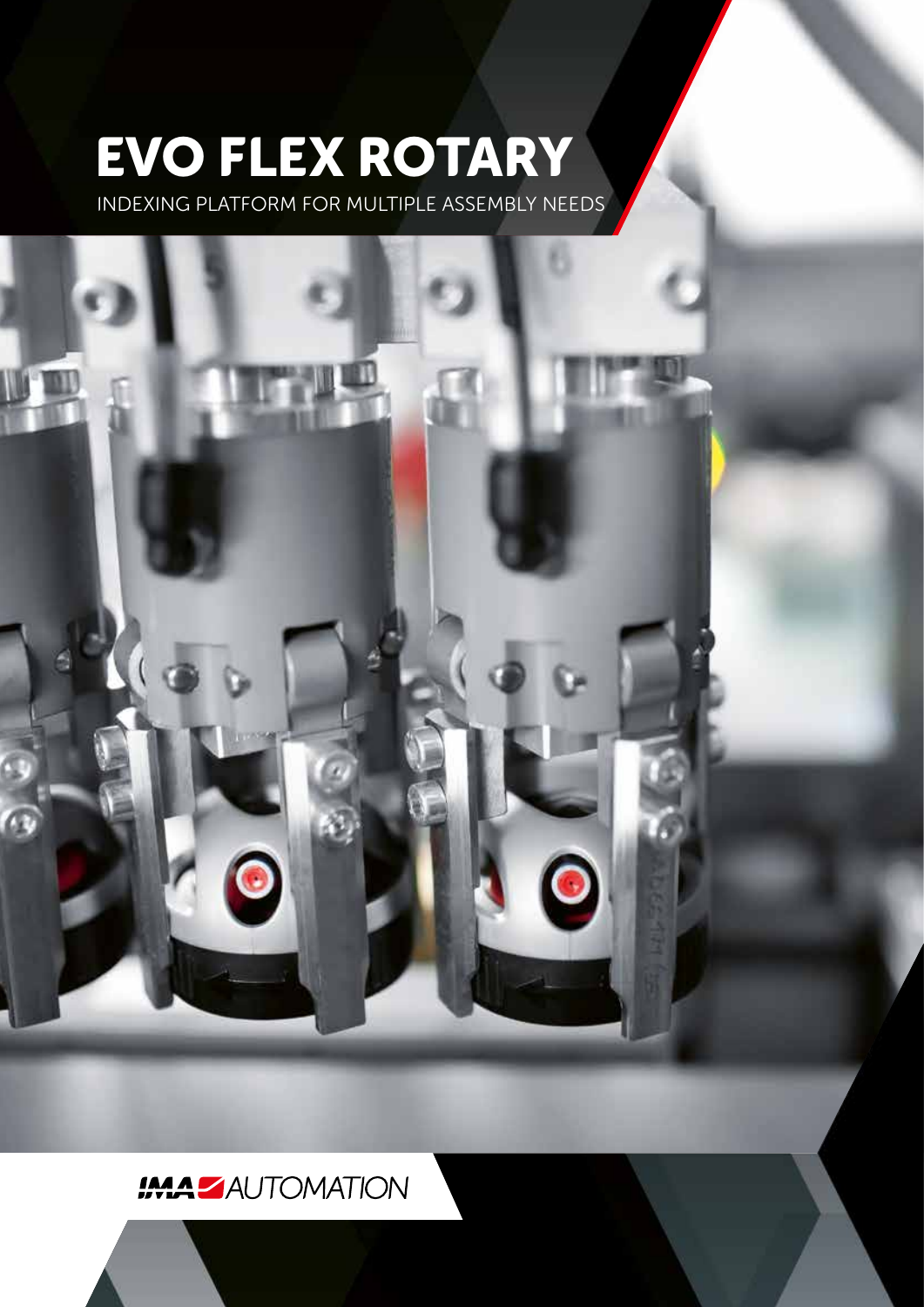### **EVO FLEX ROTARY** INDEXING MOTION ASSEMBLY MACHINE

The ideal platform for assembling large numbers of products, with several shapes and components.

Fully electronic, it's quick to install, easy to configure and the best way for the market to respond to customers who are seeking for new levels of customisation.

Evo Flex Rotary features features an innovative combination of torque driven turntable and servo-controlled pick & place for vertical, horizontal and tilting movements.

#### ■ COMPLETE FLEXIBILITY

Stations and assembly technologies can be added to suit customer requirements.

**ELLIY ELECTRONICALLY** 

driven

Customizable assembling sensible setting via advanced HMI.

- SERVO-CONTROLLED PICK & PLACE Equipped with 2 or 3 brushless motors.
- **E** PLUG AND PLAY INSTALLATION And re-location features.

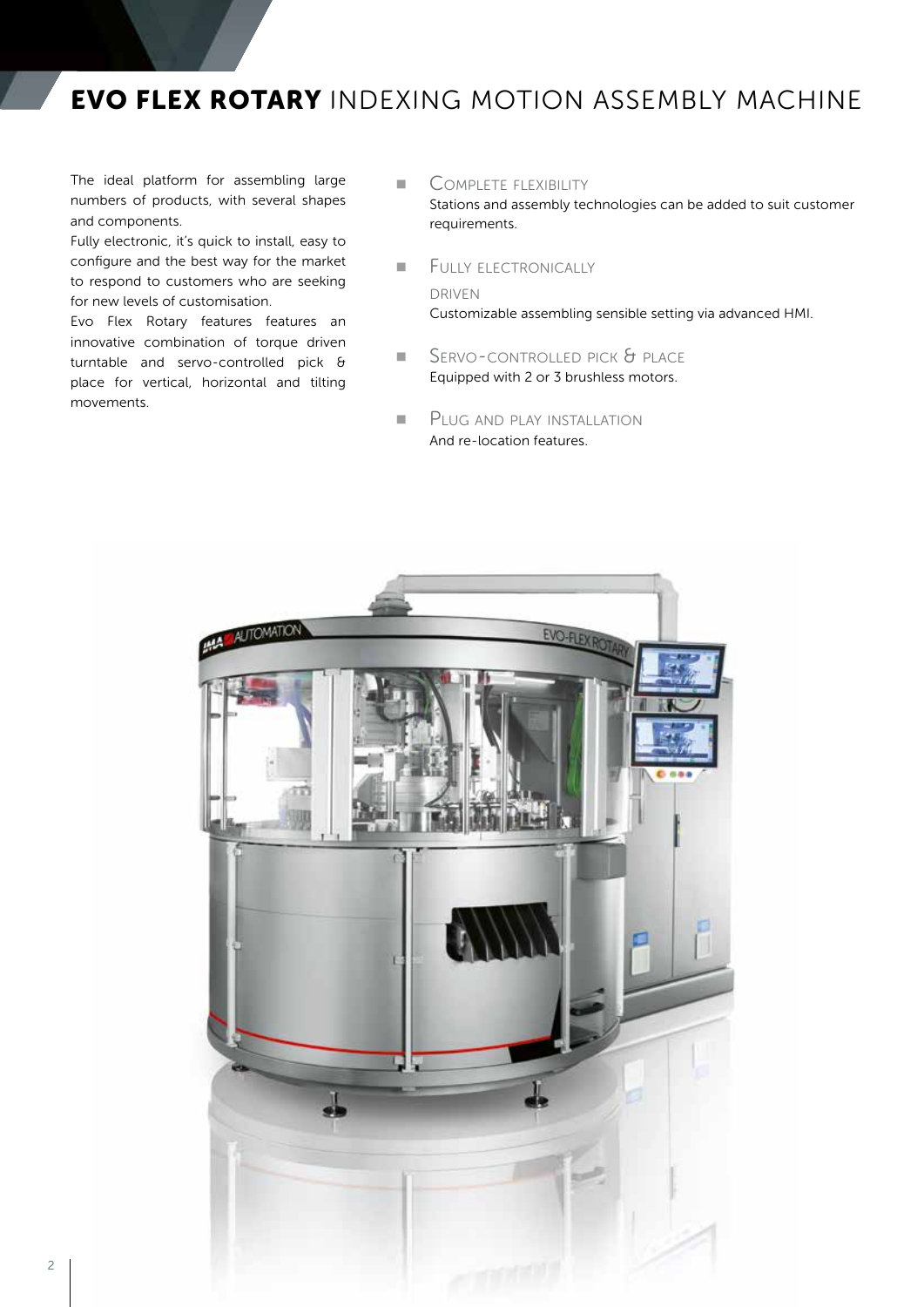

**EVO FLEX ROTARY accomplishes assembling of complex products, such as:**

- SPRAY ACTUATOR
- FLIP TOP
- TRIGGER
- PUMP CLOSURE